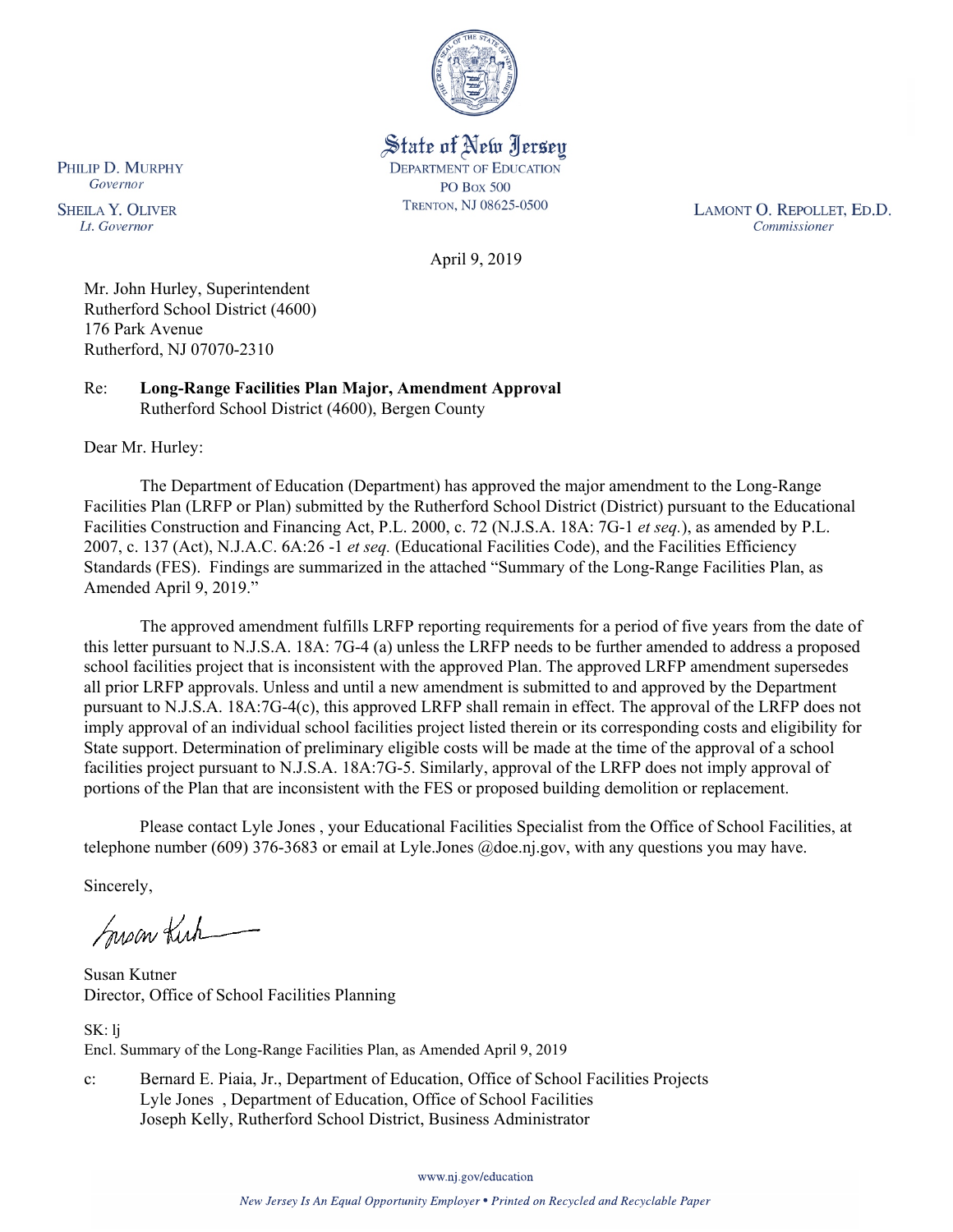# **Rutherford School District (4600) Summary of the Long-Range Facilities Plan, as Amended April 9, 2019**

The Department of Education (Department) has completed its review of the major amendment to the Long-Range Facilities Plan (LRFP or Plan) submitted by the Rutherford School District (District) pursuant to the Educational Facilities Construction and Financing Act, P.L. 2000, c. 72 (N.J.S.A. 18A: 7G-1 *et seq.*), as amended by P.L. 2007, c. 137 (Act), N.J.A.C. 6A:26-1 et seq. (Educational Facilities Code), and the Facilities Efficiency Standards (FES).

The following provides a summary of the District's approved amended LRFP. The summary is based on the standards set forth in the Act, the Educational Facilities Code, the FES, District-reported information in the Department's LRFP reporting system, and supporting documentation. The referenced reports in *italic* text are standard reports available on the Department's LRFP website.

### **1. Inventory Overview**

**2.** The District is classified as a Regular Operating District (ROD) for funding purposes. It provides services for students in grades PK-12.

The District identified existing and proposed schools, sites, buildings, rooms, and site amenities in its LRFP. Table 1 lists the number of existing and proposed district schools, sites, and buildings. Detailed information can be found in the *School Asset Inventory Report* and the *Site Asset Inventory Report.*

**As directed by the Department, school facilities projects that have received initial approval by the Department and have been approved by the voters, if applicable, are represented as "existing" in the LRFP.** Approved projects that include new construction and/or the reconfiguration/reassignment of existing program space are as follows: n/a.

|                                              | <b>Existing</b> | <b>Proposed</b> |
|----------------------------------------------|-----------------|-----------------|
| Number of Schools (assigned DOE school code) |                 |                 |
| Number of School Buildings <sup>1</sup>      |                 |                 |
| Number of Non-School Buildings <sup>2</sup>  |                 |                 |
| Number of Vacant Buildings                   |                 |                 |
| Number of Sites                              |                 |                 |

# **Table 1: Number of Schools, School Buildings, and Sites**

*1 Includes district-owned buildings and long-term leases serving students in district-operated programs 2 Includes occupied district-owned buildings not associated with a school, such as administrative or utility buildings*

Based on the existing facilities inventory submitted by the District:

- Schools using leased buildings (short or long-term): Bulldog Academy
- Schools using temporary classroom units (TCUs), excluding TCUs supporting construction:  $n/a$
- Vacant/unassigned school buildings:  $n/a$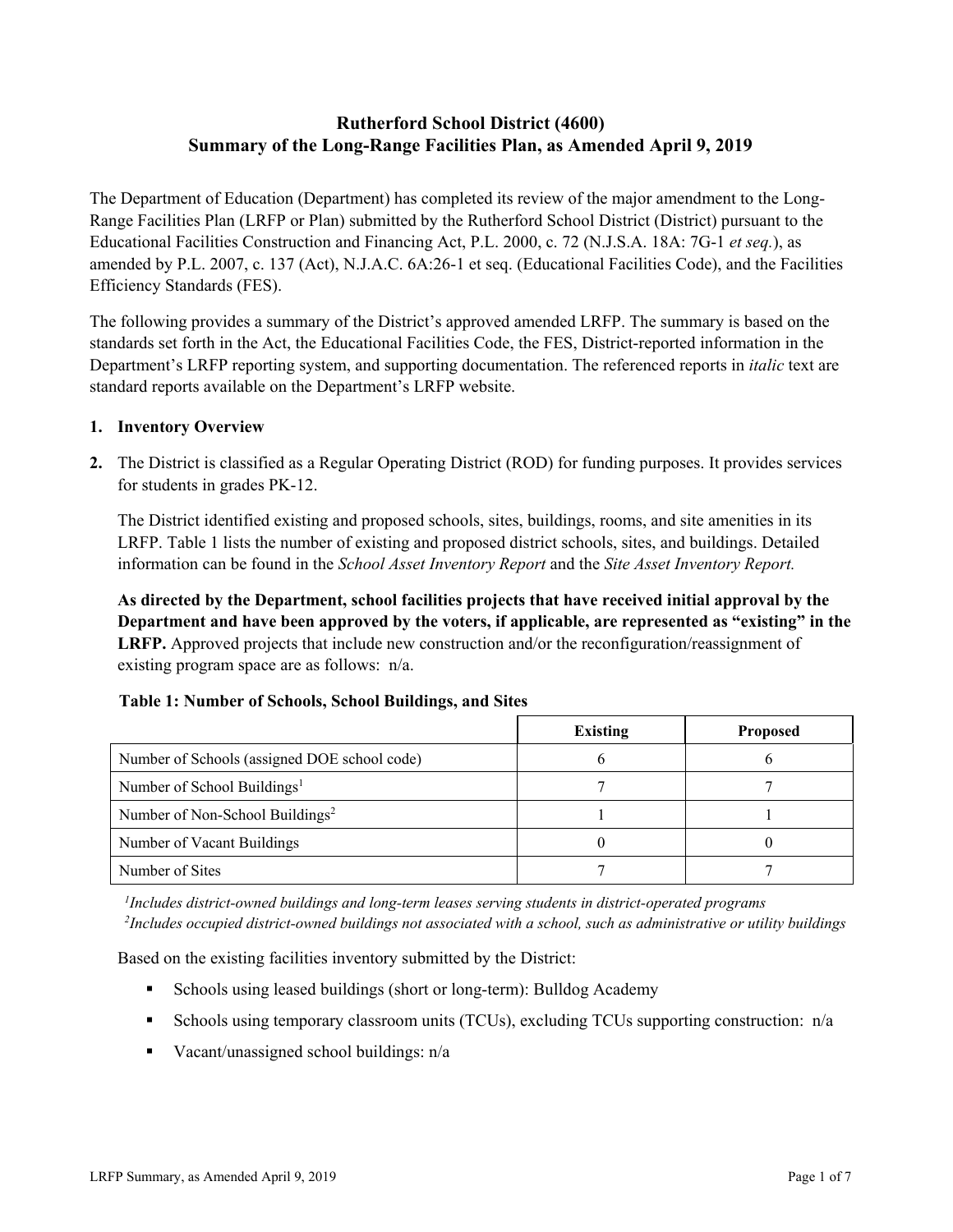**FINDINGS** The Department has determined that the proposed inventory is adequate for approval of the District's LRFP amendment. However, the LRFP determination does not imply approval of an individual school facilities project listed within the LRFP; the District must submit individual project applications for project approval.

# **2. District Enrollments**

The District determined the number of students, or "proposed enrollments," to be accommodated for LRFP planning purposes on a district-wide basis and in each school.

The Department minimally requires the submission of a standard cohort-survival projection. The cohortsurvival method projection method forecasts future students based upon the survival of the existing student population as it moves from grade to grade. A survival ratio of less than 1.00 indicates a loss of students, while a survival ratio of more than 1.00 indicates the class size is increasing. For example, if a survival ratio tracking first to second grade is computed to be 1.05, the grade size is increasing by 5% from one year to the next. The cohort-survival projection methodology works well for communities with stable demographic conditions. Atypical events impacting housing or enrollments, such as an economic downturn that halts new housing construction or the opening of a charter or private school, typically makes a cohort-survival projection less reliable.

#### **Proposed enrollments are based on a modified cohort-survival enrollment projection.**

Adequate supporting documentation was submitted to the Department to justify the proposed enrollments. Table 2 provides a comparison of existing and projected enrollments. All totals include special education students.

| <b>Grades</b>                | <b>Existing Enrollments</b><br>2018-19 | <b>District Proposed Enrollments</b><br>2023-24 |
|------------------------------|----------------------------------------|-------------------------------------------------|
| PK (excl. private providers) | 37                                     | 39                                              |
| Grades K-5                   | 1,140                                  | 1,284                                           |
| Grades 6-8                   | 636                                    | 610                                             |
| Grades 9-12                  | 763                                    | 759                                             |
| Totals K-12                  | 2,576                                  | 2,692                                           |

#### **Table 2: Enrollments**

**FINDINGS** The Department has determined the District's proposed enrollments to be acceptable for approval of the District's LRFP amendment. The Department will require a current enrollment projection at the time an application for a school facilities project is submitted incorporating the District's most recent enrollments in order to verify that the LRFP's planned capacity is appropriate for the updated enrollments.

# **3. District Practices Capacity**

Based on information provided in the room inventories, *District Practices Capacity* was calculated for each school building to determine whether adequate capacity is proposed for the projected enrollments based on district scheduling and class size practices. The capacity totals assume instructional buildings can be fully utilized regardless of school sending areas, transportation, and other operational issues. The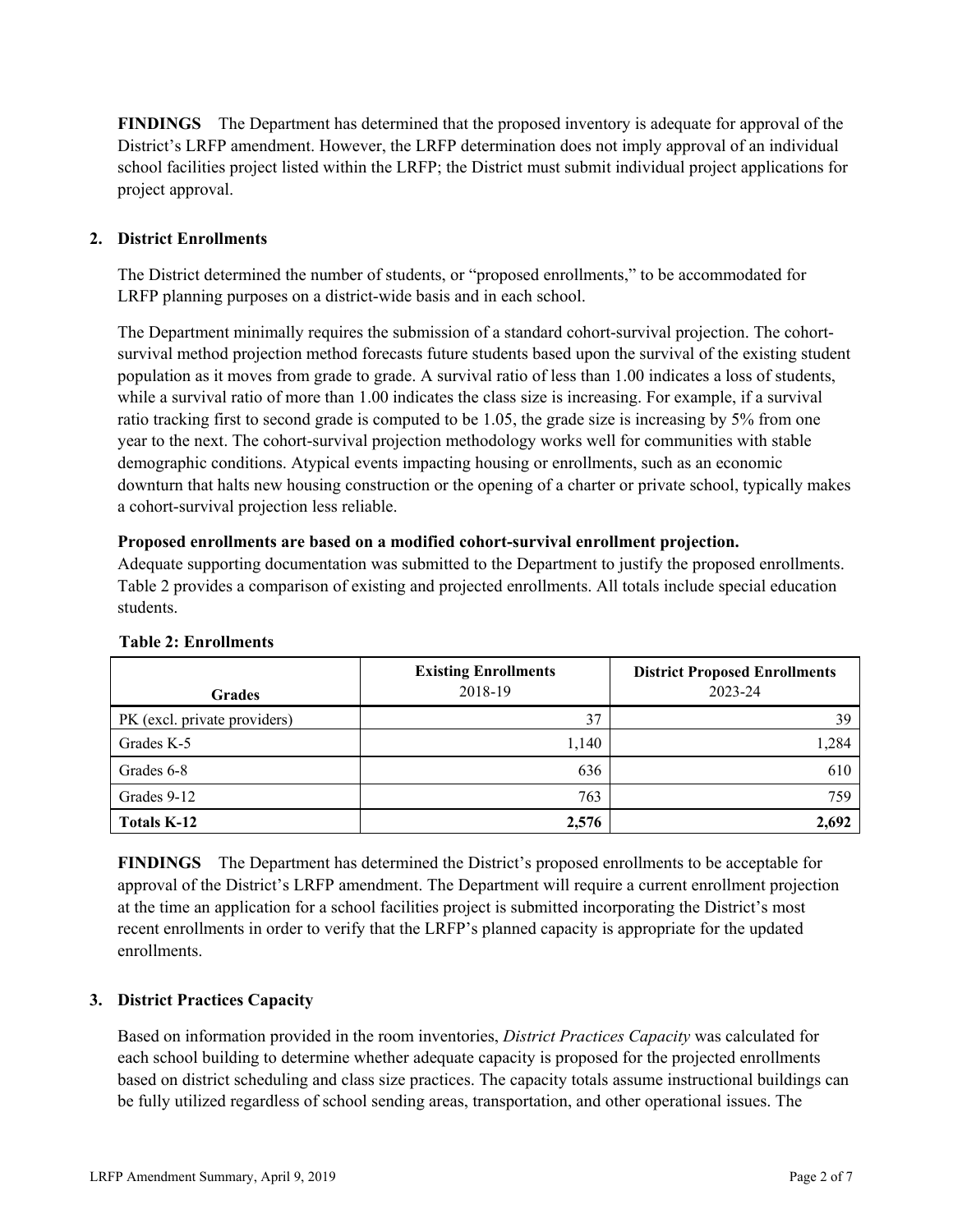calculations only consider district-owned buildings and long-term leases; short term leases and temporary buildings are excluded. A capacity utilization factor of 90% for classrooms serving grades K-8 and 85% for classrooms serving grades 9-12 is applied in accordance with the FES. No capacity utilization factor is applied to preschool classrooms.

In certain cases, districts may achieve adequate District Practices Capacity to accommodate enrollments but provide inadequate square feet per student in accordance with the FES, resulting in educational adequacy issues and "Unhoused Students." Unhoused students are considered in the "Functional Capacity" calculations used to determine potential State support for school facilities projects and are analyzed in Section 4.

Table 3 provides a summary of proposed enrollments and existing and proposed District-wide capacities. Detailed information can be found in the LRFP website reports titled *FES and District Practices Capacity Report, Existing Rooms Inventory Report, and Proposed Rooms Inventory Report.*

| <b>Grades</b>          | <b>Proposed</b><br><b>Enrollments</b> | <b>Existing</b><br><b>District</b><br><b>Practices</b><br>Capacity | <b>Existing</b><br>Deviation* | <b>Proposed</b><br><b>District</b><br><b>Practices</b><br>Capacity | <b>Proposed</b><br>Deviation* |
|------------------------|---------------------------------------|--------------------------------------------------------------------|-------------------------------|--------------------------------------------------------------------|-------------------------------|
| Preschool (PK)         | 39                                    | 45.00                                                              | $+6.00$                       | 45.00                                                              | $+6.00$                       |
| Elementary $(K-5)$     | 1,284                                 | 1,133.89                                                           | $-150.11$                     | 1,289.27                                                           | 5.27                          |
| Middle $(6-8)$         | 610                                   | 475.91                                                             | $-134.09$                     | 591.43                                                             | $-18.57$                      |
| $High (9-12)$          | 759                                   | 787.10                                                             | 28.10                         | 787.10                                                             | 28.10                         |
| <b>District Totals</b> | 2,692                                 | 2,441.90                                                           | $-250.10$                     | 2,712.80                                                           | 20.80                         |

**Table 3: District Practices Capacity Analysis**

*\* Positive numbers signify surplus capacity; negative numbers signify inadequate capacity. Negative values for District Practices capacity are acceptable for approval if proposed enrollments do not exceed 100% capacity utilization.*

Considerations:

- Based on the proposed enrollments and existing room inventories, the District is projected to have inadequate capacity for the following grade groups, assuming all school buildings can be fully utilized: PKSE, K-5, 6-8
- Adequate justification has been provided by the District if the proposed capacity for a school significantly deviates from the proposed enrollments. Generally, surplus capacity is acceptable for LRFP approval if additional capacity is not proposed through new construction.

**FINDINGS**The Department has determined that proposed District capacity, in accordance with the proposed enrollments, is adequate for approval of the District's LRFP amendment. The Department will require a current enrollment projection at the time an application for a school facilities project is submitted, incorporating the District's most recent Fall Enrollment Report, in order to verify that the LRFP's planned capacity meets the District's updated enrollments.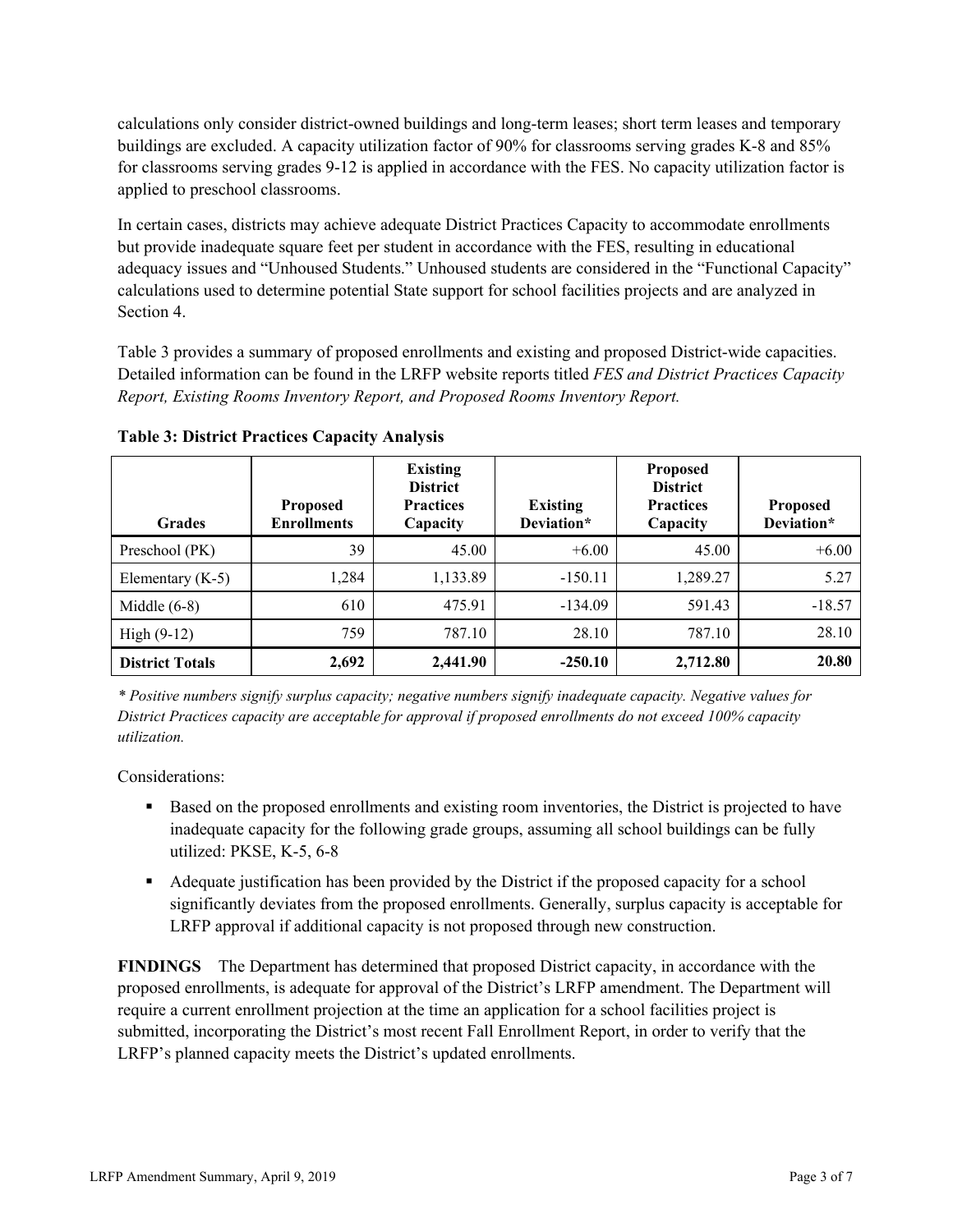### **4. Functional Capacity and Unhoused Students**

*Functional Capacity* was calculated and compared to the proposed enrollments to provide a preliminary estimate of Unhoused Students and new construction funding eligibility.

*Functional Capacity* is the adjusted gross square footage of a school building *(total gross square feet minus excluded space)* divided by the minimum area allowance per full-time equivalent student for the grade level contained therein. *Unhoused Students* is the number of students projected to be enrolled in the District that exceeds the Functional Capacity of the District's schools pursuant to N.J.A.C. 6A:26-2.2(c). *Excluded Square Feet* includes (1) square footage exceeding the FES for any pre-kindergarten, kindergarten, general education, or self-contained special education classroom; (2) grossing factor square footage *(corridors, stairs, mechanical rooms, etc.)* that exceeds the FES allowance, and (3) square feet proposed to be demolished or discontinued from use. Excluded square feet may be revised during the review process for individual school facilities projects.

Table 4 provides a preliminary assessment of the Functional Capacity, Unhoused Students, and Estimated Maximum Approved Area for each FES grade group. The calculations exclude temporary facilities and short-term leased buildings. School buildings proposed for whole or partial demolition or reassignment to a non-school use are excluded from the calculations pending project application review. If a building is proposed to be reassigned to a different school, the square footage is applied to the proposed grades after reassignment. Buildings that are not assigned to a school are excluded from the calculations. Detailed information concerning the calculations can be found in the *Functional Capacity and Unhoused Students Report* and the *Excluded Square Footage Report.*

|                                              | PK       | $K-5$     | $6 - 8$  | $9 - 12$ | <b>Total</b> |
|----------------------------------------------|----------|-----------|----------|----------|--------------|
| Proposed Enrollments                         | 39       | 1284      | 610      | 759      | 2,692        |
| FES Area Allowance (SF/student)              | 125.00   | 125.00    | 134.00   | 151.00   |              |
| <b>Prior to Completion of Proposed Work:</b> |          |           |          |          |              |
| <b>Existing Gross Square Feet</b>            | $\theta$ | 151,235   | 90,640   | 144,440  | 386,316      |
| Adjusted Gross Square Feet                   | $\theta$ | 123,263   | 71,528   | 135,129  | 329,920      |
| <b>Adjusted Functional Capacity</b>          | $\theta$ | 980.32    | 539.18   | 894.90   |              |
| Unhoused Students (incl. eligible PK only)   | $\theta$ | 303.68    | 70.82    | $\theta$ |              |
| Est. Max. Area for Unhoused Students         | $\theta$ | 37,959.43 | 9,489.77 | 0.00     |              |
| <b>After Completion of Proposed Work:</b>    |          |           |          |          |              |
| Gross Square Feet                            | $\theta$ | 171,473   | 112,926  | 144,440  | 428,839      |
| New Gross Square Feet                        | $\Omega$ | 24,526    | 24,158   | $\Omega$ | 48,684       |
| Adjusted Gross Square Feet                   | $\theta$ | 147,789   | 95,686   | 135,129  | 378,604      |
| <b>Functional Capacity</b>                   | $\theta$ | 1,172.62  | 723.11   | 894.90   |              |
| Unhoused Students after Construction         | $\theta$ | 111.38    | 0.00     | 0.00     |              |
| Est. Max. Area Remaining                     | $\theta$ | 13,922.3  | 0.00     | 0.00     |              |

**Table 4: Estimated Functional Capacity and Unhoused Students** 

Facilities used for non-instructional or non-educational purposes are ineligible for State support under the Act. However, projects for such facilities shall be reviewed by the Department to determine whether they are consistent with the District's LRFP and whether the facility, if it is to house students (full or part time)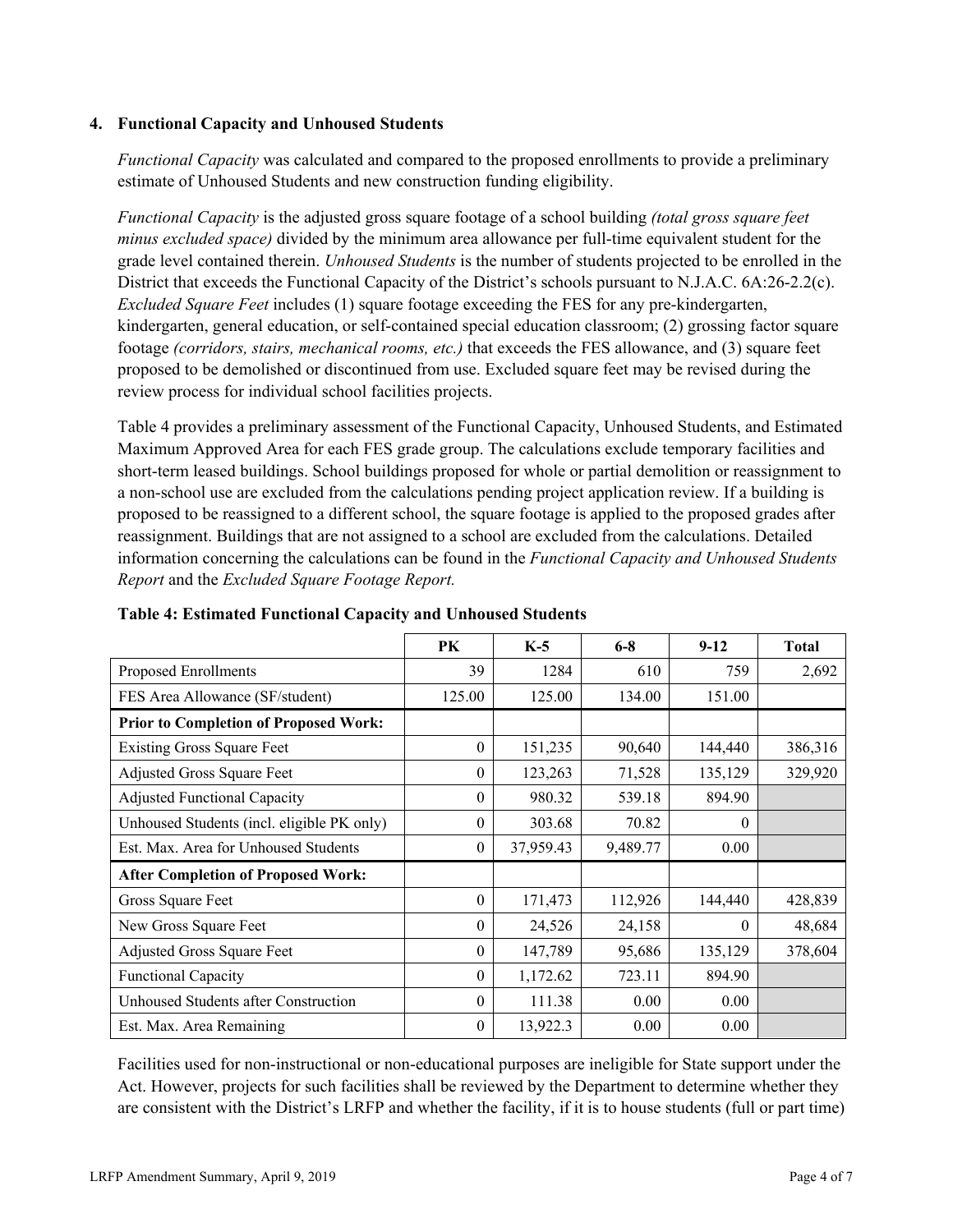conforms to educational adequacy requirements. These projects shall conform to all applicable statutes and regulations.

Estimated costs represented in the LRFP by the District are for capital planning purposes only. The estimates are not intended to represent preliminary eligible costs or final eligible costs of approved school facilities projects.

Considerations:

- The District does not have approved projects pending completion, as noted in Section 1, that impact the Functional Capacity calculations.
- **The Functional Capacity calculations** *exclude* square feet proposed for demolition or discontinuation for the following FES grade groups and school buildings pending a feasibility study and project review: K-5, 6-8 (Pierrepont) .
- Based on the preliminary assessment, the District has Unhoused Students prior to the completion of proposed work for the following FES grade groups: K-5, 6-8.
- New construction is proposed for the following FES grade groups: K-5, 6-8.
- **Proposed new construction exceeds the estimated maximum area allowance for Unhoused** Students prior to the completion of the proposed work for the following grade groups: 6-8.
- The District, based on the preliminary LRFP assessment, will have Unhoused Students after completion of the proposed LRFP work. If the District is projected to have Unhoused Students, adequate justification has been provided to confirm educational adequacy in accordance with Section 6 of this determination.

**FINDINGS** Functional Capacity and Unhoused Students calculated in the LRFP are preliminary estimates. Preliminary Eligible Costs (PEC) and Final Eligible Costs (FEC) will be included in the review process for specific school facilities projects. A feasibility study undertaken by the District is required if building demolition or replacement is proposed per N.J.A.C. 6A:26-2.3(b)(10).

# **5. Proposed Work**

The District assessed program space, capacity, and physical plant deficiencies to determine corrective actions. Capital maintenance, or *"system actions,"* address physical plant deficiencies due to operational, building code, and /or life cycle issues. Inventory changes, or *"inventory actions,*" add, alter, or eliminate sites, site amenities, buildings, and/or rooms.

The Act (N.J.S.A. 18A:7G-7b) provides that all school facilities shall be deemed suitable for rehabilitation unless a pre-construction evaluation undertaken by the District demonstrates to the satisfaction of the Commissioner that the structure might pose a risk to the safety of the occupants even after rehabilitation or that rehabilitation is not cost-effective. Pursuant to N.J.A.C. 6A:26-2.3(b)(10), the Commissioner may identify school facilities for which new construction is proposed in lieu of rehabilitation for which it appears from the information presented that new construction is justified, provided, however, that for such school facilities so identified, the District must submit a feasibility study as part of the application for the specific school facilities project. The cost of each proposed building replacement is compared to the cost of additions or rehabilitation required to eliminate health and safety deficiencies and to achieve the District's programmatic model.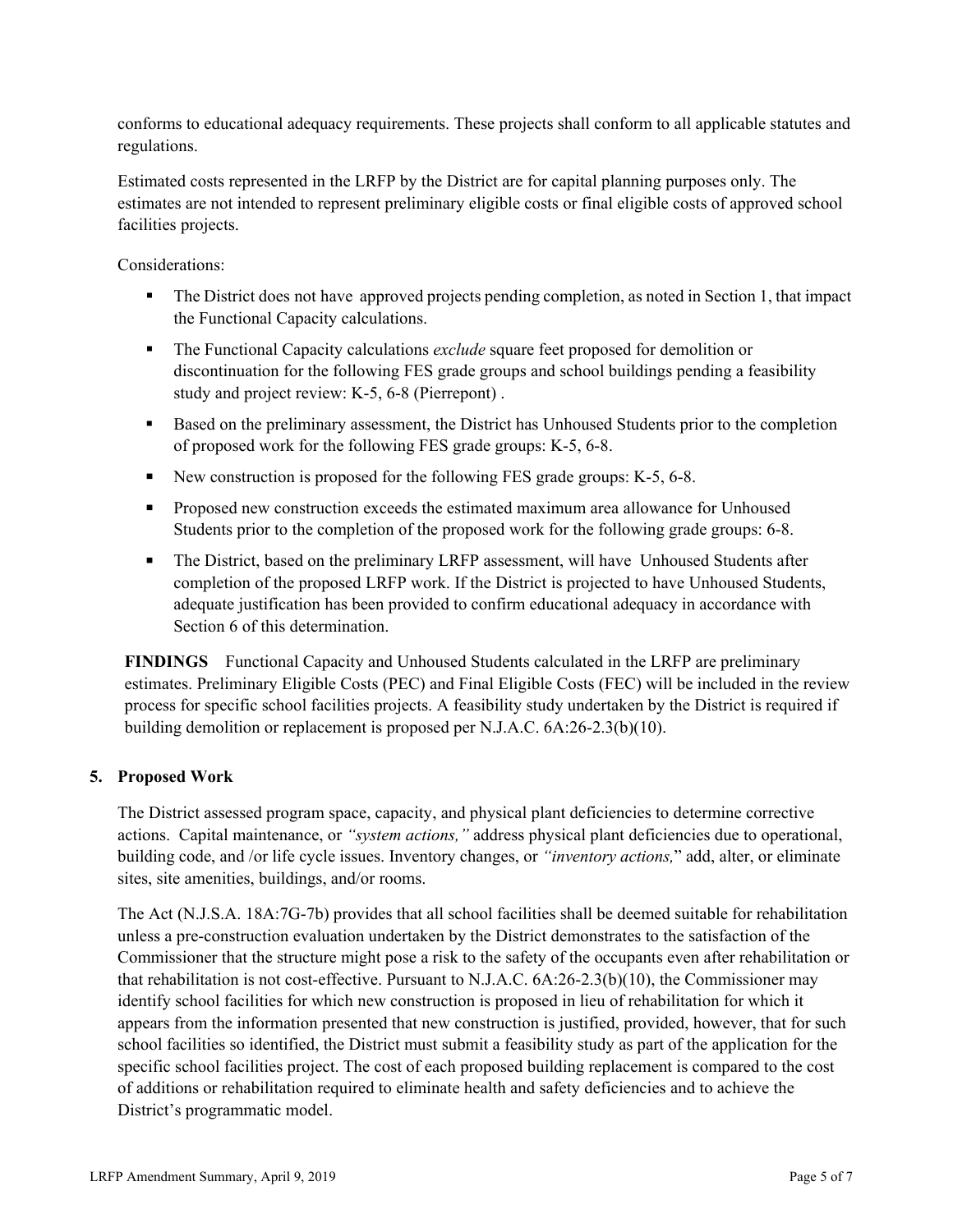Table 5 lists the scope of work proposed for each school based on the building(s) serving their student population. Detailed information can be found in the LRFP website reports titled *"School Asset Inventory," "LRFP Systems Actions Summary," and "LRFP Inventory Actions Summary."*

With the completion of the proposed work, the following schools are proposed to be eliminated: n/a; the following schools are proposed to be added: n/a .

| <b>Proposed Scope of Work</b>                                                                   | <b>Applicable Schools</b>                                   |
|-------------------------------------------------------------------------------------------------|-------------------------------------------------------------|
| Renovation only (no new construction)                                                           |                                                             |
| System actions only (no inventory actions)                                                      | Rutherford HS (050), Washington ES (110)                    |
| Existing inventory actions only (no systems actions)                                            |                                                             |
| Systems and inventory changes                                                                   | Kindergarten Center (090)                                   |
| New construction                                                                                |                                                             |
| Building addition only (no systems or existing inventory actions)                               | n/a                                                         |
| Renovation and building addition (system, existing inventory,<br>and new construction actions): | Lincoln ES $(070)$ , Pierrepont $(080)$ , Union MS<br>(100) |
| New building on existing site                                                                   | n/a                                                         |
| New building on new or expanded site                                                            | n/a                                                         |
| Site and building disposal (in addition to above scopes)                                        |                                                             |
| Partial building demolition                                                                     | Pierrepont (080)                                            |
| Whole building demolition                                                                       | n/a                                                         |
| Site and building disposal or discontinuation of use                                            | n/a                                                         |

**Table 5. School Buildings – Proposed Scope of Work**

**FINDINGS** The Department has determined that the proposed work is adequate for approval of the District's LRFP amendment. However, Department approval of proposed work in the LRFP does not imply the District may proceed with a school facilities project. The District must submit individual project applications with cost estimates for Department project approval. Both school facilities project approval and other capital project review require consistency with the District's approved LRFP.

# **6. Proposed Room Inventories and the Facilities Efficiency Standards**

The District's proposed school buildings were evaluated to assess general educational adequacy in terms of compliance with the FES area allowance pursuant to N.J.A.C. 6A:26-2.2 and 2.3.

District schools are not proposed to provide less square feet per student than the FES after the completion of proposed work as indicated in Table 5.

**FINDINGS** The Department has determined that the District's proposed room inventories are adequate for LRFP approval. If school(s) are proposed to provide less square feet per student than the FES area allowance, the District has provided justification indicating that the educational adequacy of the facility will not be adversely affected and has been granted an FES waiver by the Department pending project submission and review. This determination does not include an assessment of eligible square feet for State support, which will be determined at the time an application for a specific school facilities project is